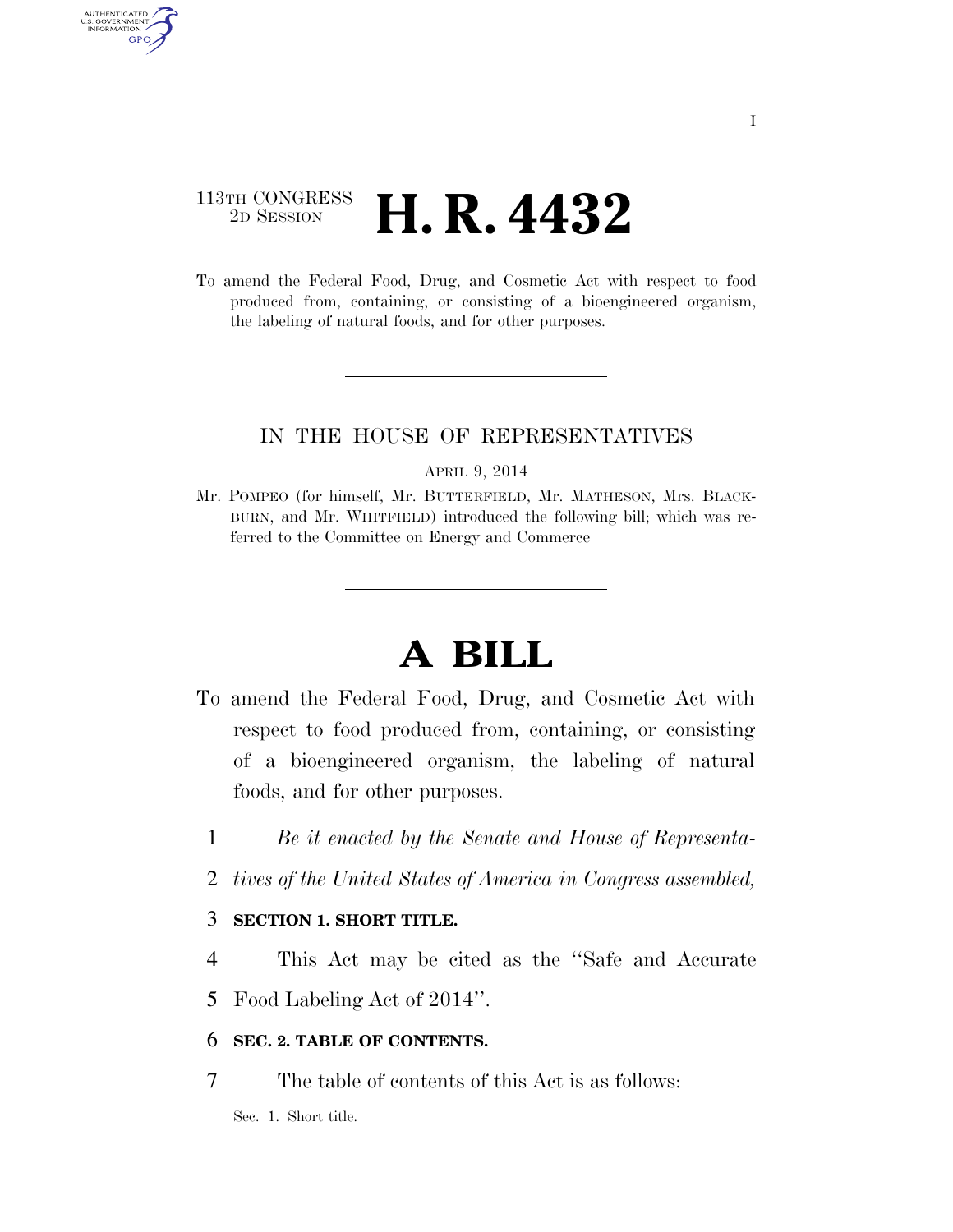Sec. 2. Table of contents.

Sec. 3. Ensuring safety of food supply.

#### TITLE I—FOOD PRODUCED FROM, CONTAINING, OR CONSISTING OF A BIOENGINEERED ORGANISM

- Sec. 101. Definitions.
- Sec. 102. Mandatory premarket biotechnology notification program.
- Sec. 103. Labeling of whether food is bioengineered.
- Sec. 104. Preemption.

#### TITLE II—NATURAL FOODS

- Sec. 201. Labeling of natural foods.
- Sec. 202. Regulations.
- Sec. 203. Preemption.
- Sec. 204. Effective date.

### 1 **SEC. 3. ENSURING SAFETY OF FOOD SUPPLY.**

2 Nothing in this Act (or the amendments made by this Act) is intended to alter or affect the authorities or regu- latory programs, policies, and procedures otherwise avail- able to the Food and Drug Administration to ensure the safety of the food supply under the Federal Food, Drug, and Cosmetic Act (21 U.S.C. 301 et seq.). **TITLE I—FOOD PRODUCED** 

# 9 **FROM, CONTAINING, OR CON-**10 **SISTING OF A BIOENGI-**

# 11 **NEERED ORGANISM**

### 12 **SEC. 101. DEFINITIONS.**

13 Section 201 of the Federal Food, Drug, and Cosmetic 14 Act (21 U.S.C. 321) is amended by adding at the end the 15 following:

16 ''(ss) The term 'bioengineered organism' refers to an 17 organism if—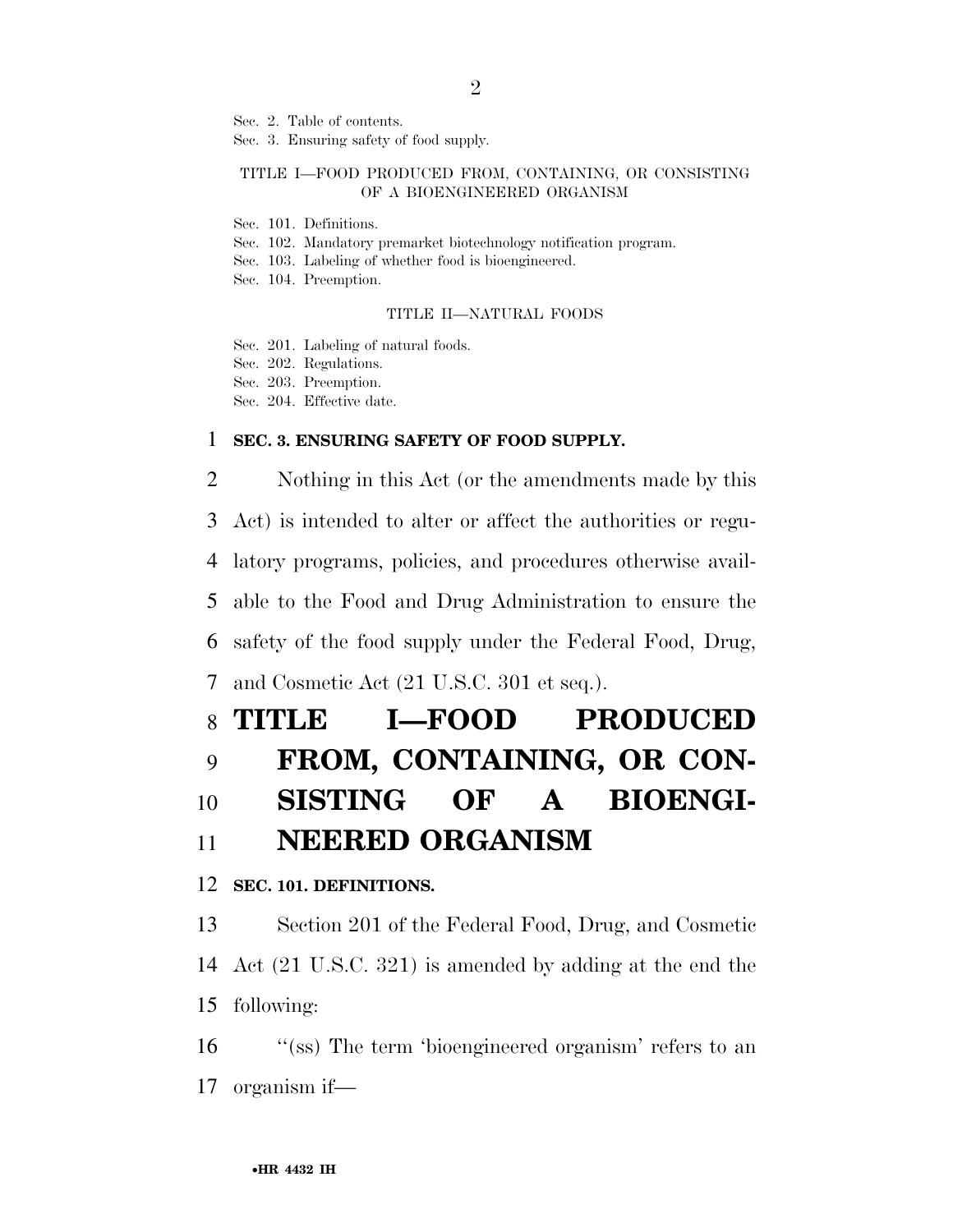| $\mathbf{1}$   | $f'(1)$ the organism is a plant (or a seed, a fruit,             |
|----------------|------------------------------------------------------------------|
| $\overline{2}$ | or any other part thereof);                                      |
| 3              | $\lq(2)$ the organism contains genetic material                  |
| $\overline{4}$ | that has been modified through in vitro recombinant              |
| 5              | deoxyribonucleic acid (DNA) techniques; and                      |
| 6              | $\cdot\cdot\cdot(3)$ the modification could not otherwise be ob- |
| 7              | tained using conventional breeding techniques.".                 |
| 8              | SEC. 102. MANDATORY PREMARKET BIOTECHNOLOGY NO-                  |
| 9              | TIFICATION PROGRAM.                                              |
| 10             | (a) PROHIBITED ACT.—Section 301 of the Federal                   |
| 11             | Food, Drug, and Cosmetic Act (21 U.S.C. 331) is amend-           |
| 12             | ed by adding at the end the following:                           |
| 13             | "(ddd) The initial introduction or delivery for intro-           |
| 14             | duction in interstate commerce of a bioengineered orga-          |
| 15             | nism intended for a food use or application, unless the          |
| 16             | developer of the organism has complied with the notifica-        |
| 17             | tion requirements, to the extent applicable, under section       |
| 18             | $424.$ "                                                         |
| 19             | (b) NOTIFICATION PROGRAM.—Chapter IV of the                      |
|                | 20 Federal Food, Drug, and Cosmetic Act (21 U.S.C. 341)          |

et seq.) is amended by adding at the end the following: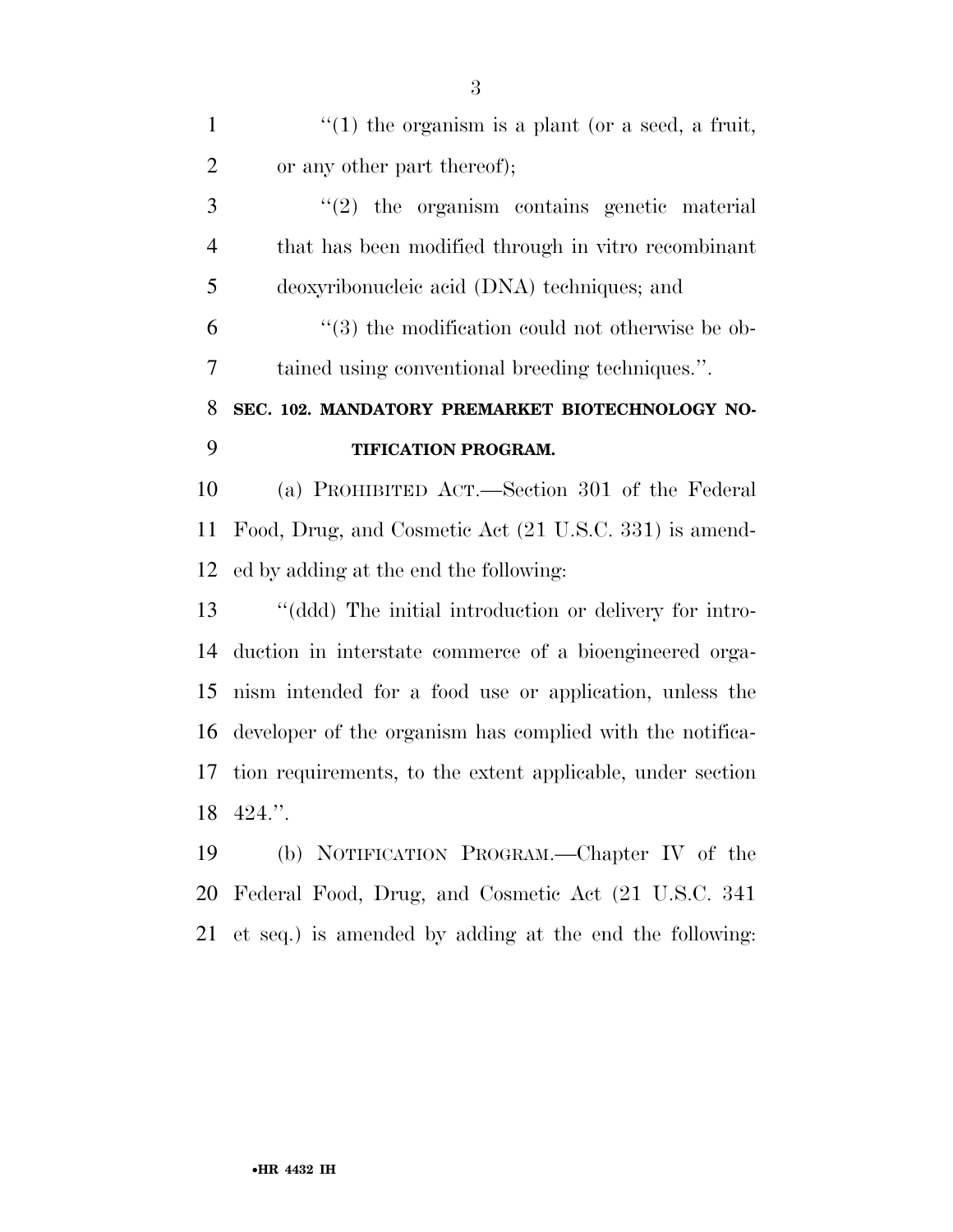''(a) IN GENERAL.—A bioengineered organism shall not be introduced or delivered for introduction into inter-state commerce for a food use or application unless—

 ''(1) the use or application of the bioengineered organism in food has been addressed by the devel- oper of the bioengineered organism in a premarket biotechnology notification, to which the Secretary 10 has responded under subsection  $(d)(2)(A)$  by stating no objections; or

 ''(2)(A) food produced from, containing, or con- sisting of the bioengineered organism was evaluated by the Secretary pursuant to the Food and Drug Administration's voluntary consultation process for foods and food products from genetically engineered plants in effect prior to the date of enactment of the Safe and Accurate Food Labeling Act of 2014; and ''(B) the Secretary informed the developer of the bioengineered organism that all questions about safety have been resolved.

22 ''(b) EXCEPTIONS.—This section does not apply with respect to the introduction or delivery for introduction into interstate commerce of a bioengineered organism—

•**HR 4432 IH** 25 "(1) for the purpose of development or testing conducted to generate data and information that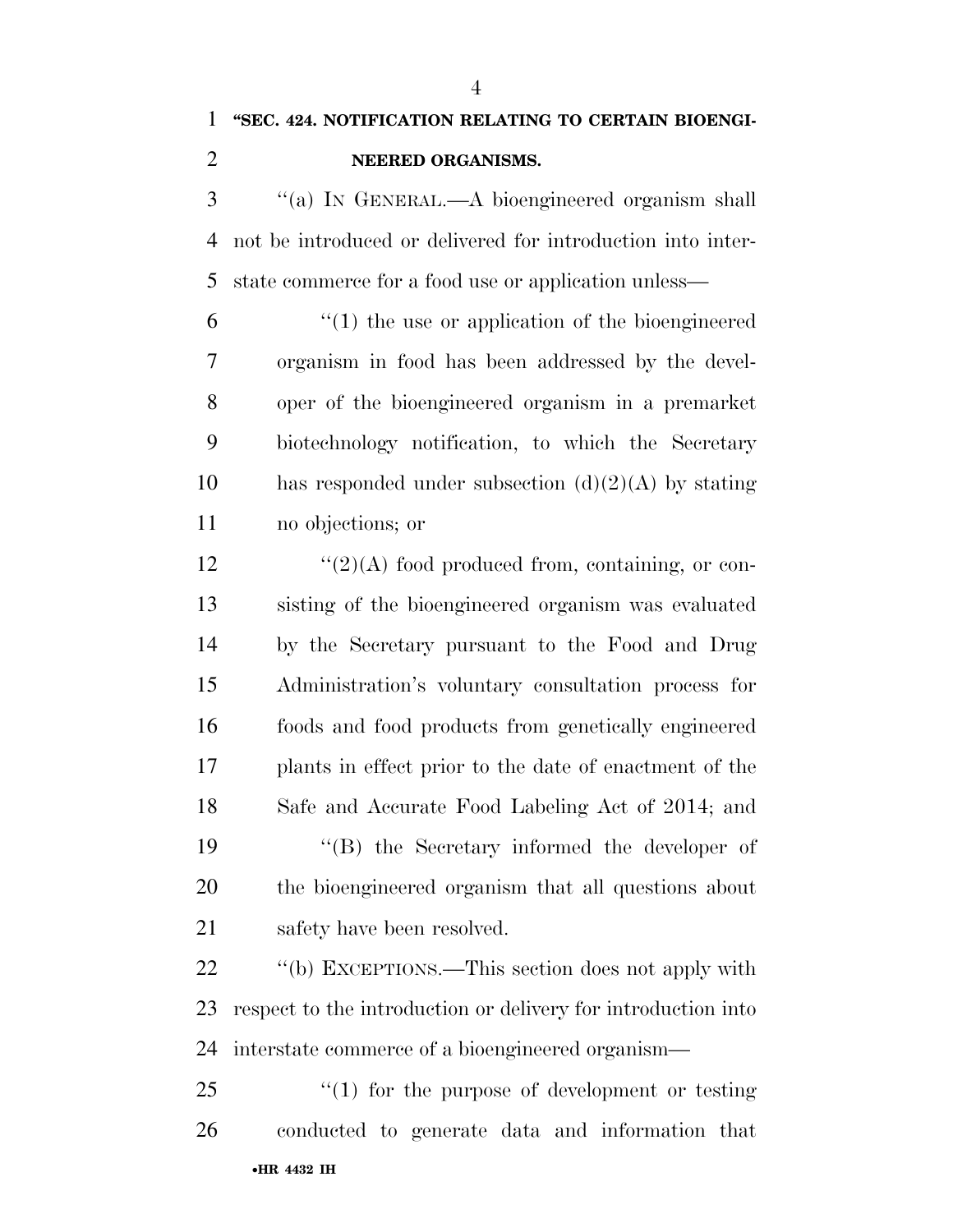| $\mathbf{1}$   | could be used in a premarket biotechnology notifica- |
|----------------|------------------------------------------------------|
| $\overline{2}$ | tion or other regulatory submission; or              |
| 3              | $\lq(2)$ solely because—                             |
| $\overline{4}$ | $\lq\lq$ a processing aid or enzyme produced         |
| 5              | from the bioengineered organism is intended to       |
| 6              | be used to produce food; or                          |
| 7              | $\lq\lq (B)$ food produced from, containing, or      |
| 8              | consisting of the bioengineered organism is in-      |
| 9              | tended to be fed to an animal from which food        |
| 10             | is intended to be produced or derived.               |
| 11             | ``(e)<br>PREMARKET BIOTECHNOLOGY NOTIFICA-           |
| 12             | $TION$ .                                             |
| 13             | "(1) SUBMISSION.—At least 210 days before a          |
| 14             | bioengineered organism is first introduced or deliv- |
| 15             | ered for introduction into interstate commerce for a |
| 16             | food use or application, a premarket biotechnology   |
| 17             | notification shall be submitted to the Secretary by  |
| 18             | the developer of the bioengineered organism. Such    |
| 19             | notification shall provide—                          |
| 20             | $\lq\lq$ the basis for the notifier's determina-     |
| 21             | tion that food produced from, containing, or         |
| 22             | consisting of such bioengineered organism is as      |
| 23             | safe for use by humans or animals, as applica-       |
| 24             | ble, as one or more comparable marketed foods        |
| 25             | that are not produced from, do not contain, or       |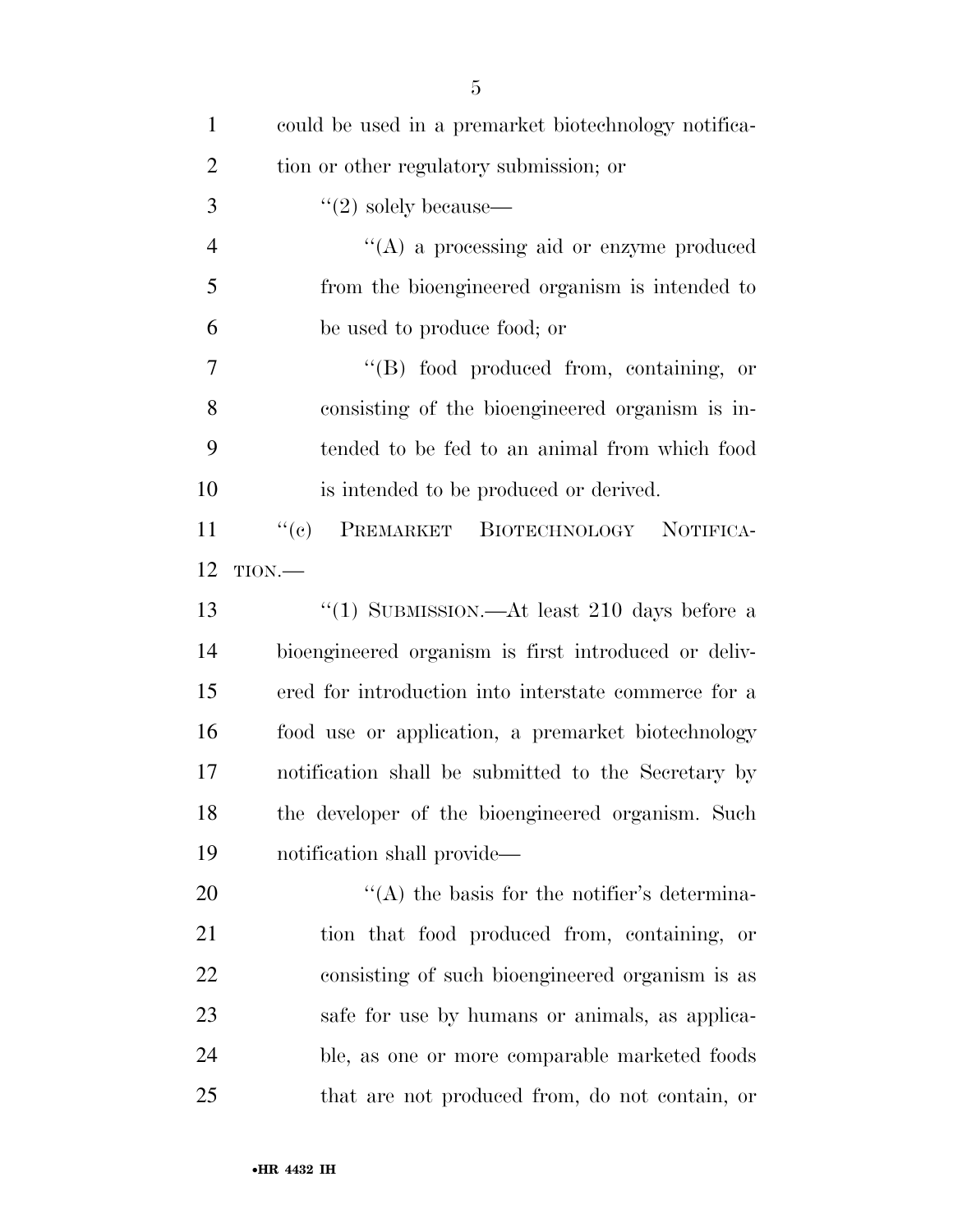| $\mathbf{1}$   | do not consist of such bioengineered organism;       |
|----------------|------------------------------------------------------|
| $\overline{2}$ | and                                                  |
| 3              | "(B) whether any other Federal agency is             |
| $\overline{4}$ | conducting or has conducted any review of the        |
| 5              | bioengineered organism and the status or con-        |
| 6              | clusions of any such review.                         |
| 7              | "(2) CONSULTATION PRIOR TO SUBMISSION. $-A$          |
| 8              | prospective notifier may consult informally with the |
| 9              | Secretary concerning a bioengineered organism in-    |
| 10             | tended for a food use or application before submit-  |
| 11             | ting a premarket biotechnology notification.         |
| 12             | "(d) RESPONSE TO A PREMARKET BIOTECHNOLOGY           |
|                |                                                      |
| 13             | NOTIFICATION.-                                       |
| 14             | PRELIMINARY RESPONSE.—Within<br>``(1)<br>- 30        |
| 15             | days of receipt of a premarket biotechnology notifi- |
| 16             | cation, the Secretary shall—                         |
| 17             | $\lq\lq$ inform the notifier in writing that the     |
| 18             | notification is complete and has been filed; or      |
| 19             | $\lq\lq (B)$ inform the notifier in writing of any   |
| 20             | missing elements that prevent the Secretary          |
| 21             | from filing and reviewing the notification.          |
| 22             | The Secretary shall limit any request under subpara- |
| 23             | $graph$ (B) to data or information necessary to per- |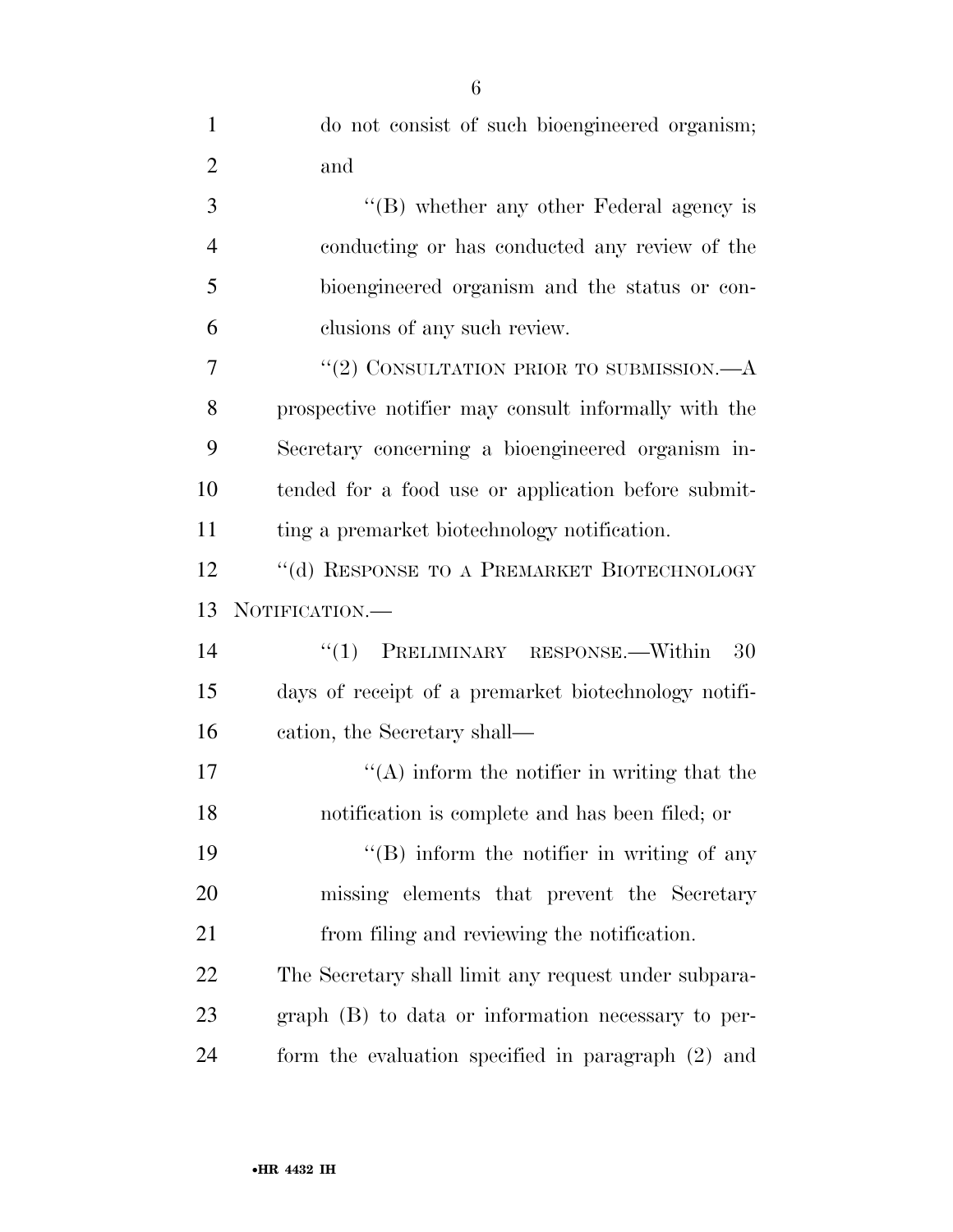| $\mathbf{1}$   | shall not delay informing the notifier under para-  |
|----------------|-----------------------------------------------------|
| $\overline{2}$ | graph $(1)(A)$ for any other purpose.               |
| 3              | "(2) SUBSTANTIVE RESPONSE.—Within $180$             |
| $\overline{4}$ | days of the Secretary informing the notifier under  |
| 5              | paragraph $(1)(A)$ that the premarket biotechnology |
| 6              | notification is complete, the Secretary—            |
| 7              | $\lq\lq$ shall respond in writing to the noti-      |
| 8              | fier that the Secretary has evaluated the notifi-   |
| 9              | cation and has no objections to the notifier's      |
| 10             | determination that food produced from, con-         |
| 11             | taining, or consisting of the bioengineered orga-   |
| 12             | nism that is the subject of the notification is as  |
| 13             | safe for use by humans or animals, as applica-      |
| 14             | ble, as one or more comparable marketed foods       |
| 15             | that are not produced from, do not contain, or      |
| 16             | do not consist of such bioengineered organism;      |
| 17             | or                                                  |
| 18             | $\lq$ (B) shall—                                    |
| 19             | "(i) respond in writing to the notifier             |
| 20             | that the Secretary has evaluated the notifi-        |
| 21             | cation and has determined the notification          |
| 22             | does not provide an adequate basis for the          |
| 23             | notifier's determination; and                       |

•**HR 4432 IH**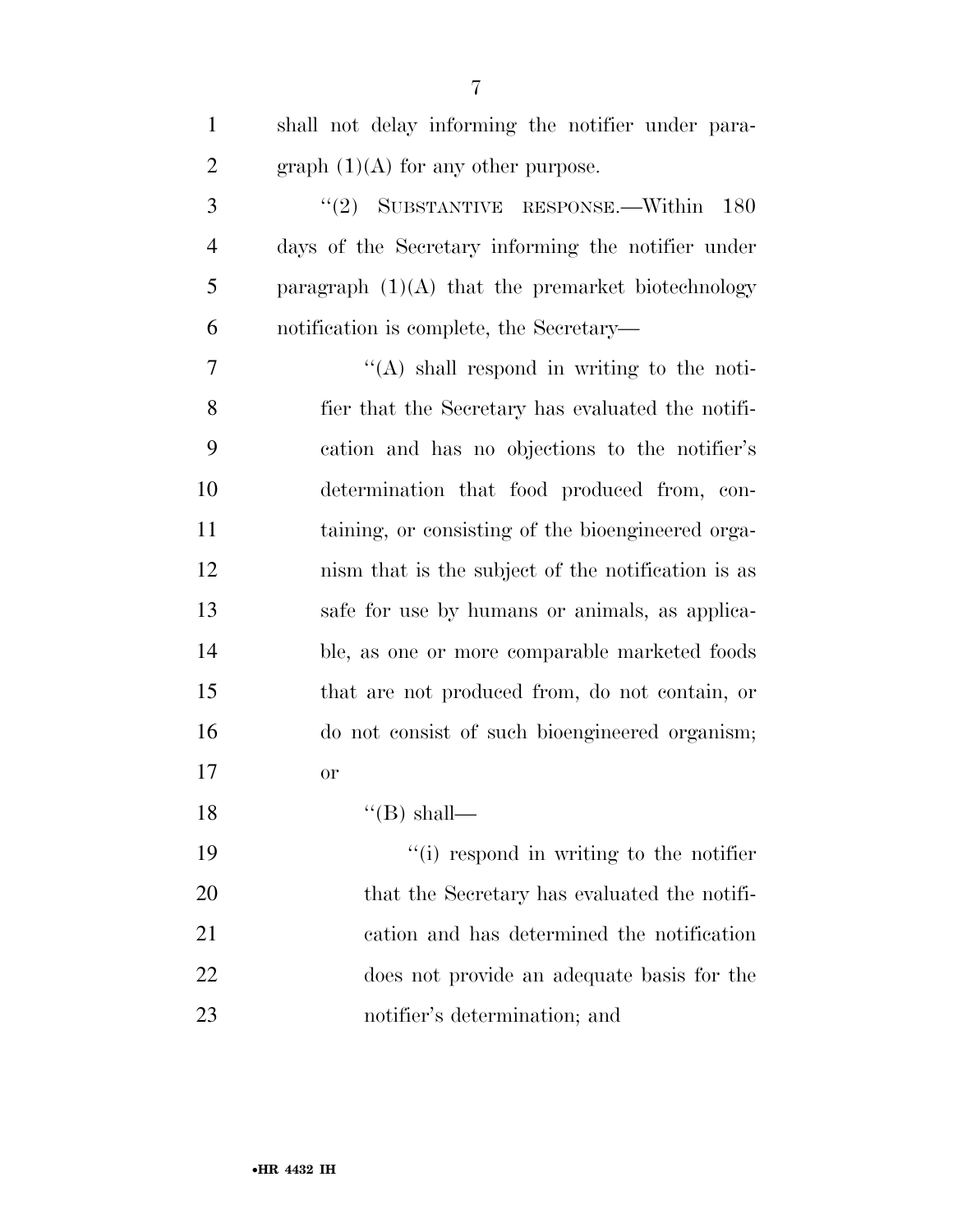| "(ii) include in such response the Sec-   |
|-------------------------------------------|
| retary's basis for the Secretary's deter- |
| mination.                                 |

4 "(3) WITHDRAWAL BY NOTIFIER.—At any point before receiving a written response from the Secretary under subparagraph (A) or (B) of para- graph (2), the notifier may withdraw a premarket biotechnology notification without prejudice as to any future notifications.

10 "(4) EFFECTIVE DATE.—A notification sub- mitted under subsection (c) shall become effective on the date that is 180 days after the Secretary in- forms the notifier under paragraph (1)(A) that the notification is complete, and as of such date the bio- engineered organism that is the subject of the notifi- cation may be introduced or delivered for introduc- tion into interstate commerce, unless the Secretary provides a response under paragraph (2)(B).

 ''(e) LABELING.—If the Secretary determines that there is a material difference between a food produced from, containing, or consisting of a bioengineered orga- nism and its comparable marketed food and that disclo- sure of such difference is necessary to protect health and safety or to prevent the label or labeling of such food from being false or misleading, the Secretary may, in a response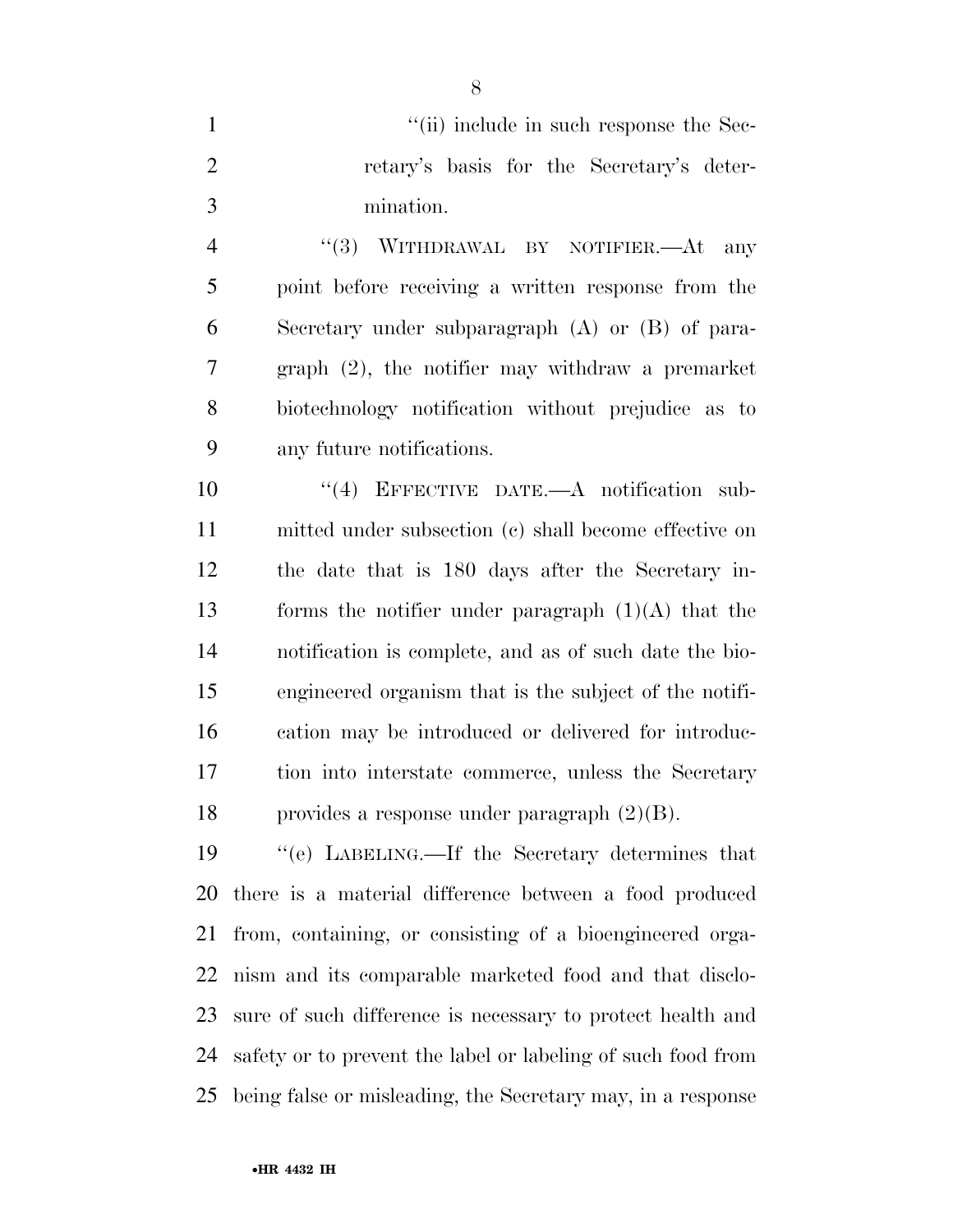1 under subsection  $(d)(2)(A)$ , specify labeling that would adequately inform consumers of such material difference. The use of bioengineering does not, by itself, constitute a material difference.

 ''(f) PUBLIC DISCLOSURE.—The existence and con- tents of a premarket biotechnology notification shall be made available to the public as of the date the Secretary 8 issues a written response under subsection  $(d)(2)(A)$ , sub- ject to review by the Secretary pursuant to the provisions on exemptions from disclosure under chapter 5 of title 5, United States Code.

12 "(g) DEFINITIONS.—In this section:

 $\frac{13}{2}$   $\frac{(1)(A)}{B}$  The term 'comparable marketed food' means, with respect to the food produced from, con- taining, or consisting of a plant that is a bioengi-neered organism—

17  $''(i)$  the parental variety of the plant;

18 ''(ii) another commonly consumed variety of the plant; or

 $\frac{1}{1}$  (iii) a plant variety from which is derived a commonly consumed food with properties comparable to the food produced from, con- taining, or consisting of the plant that is a bio-engineered organism.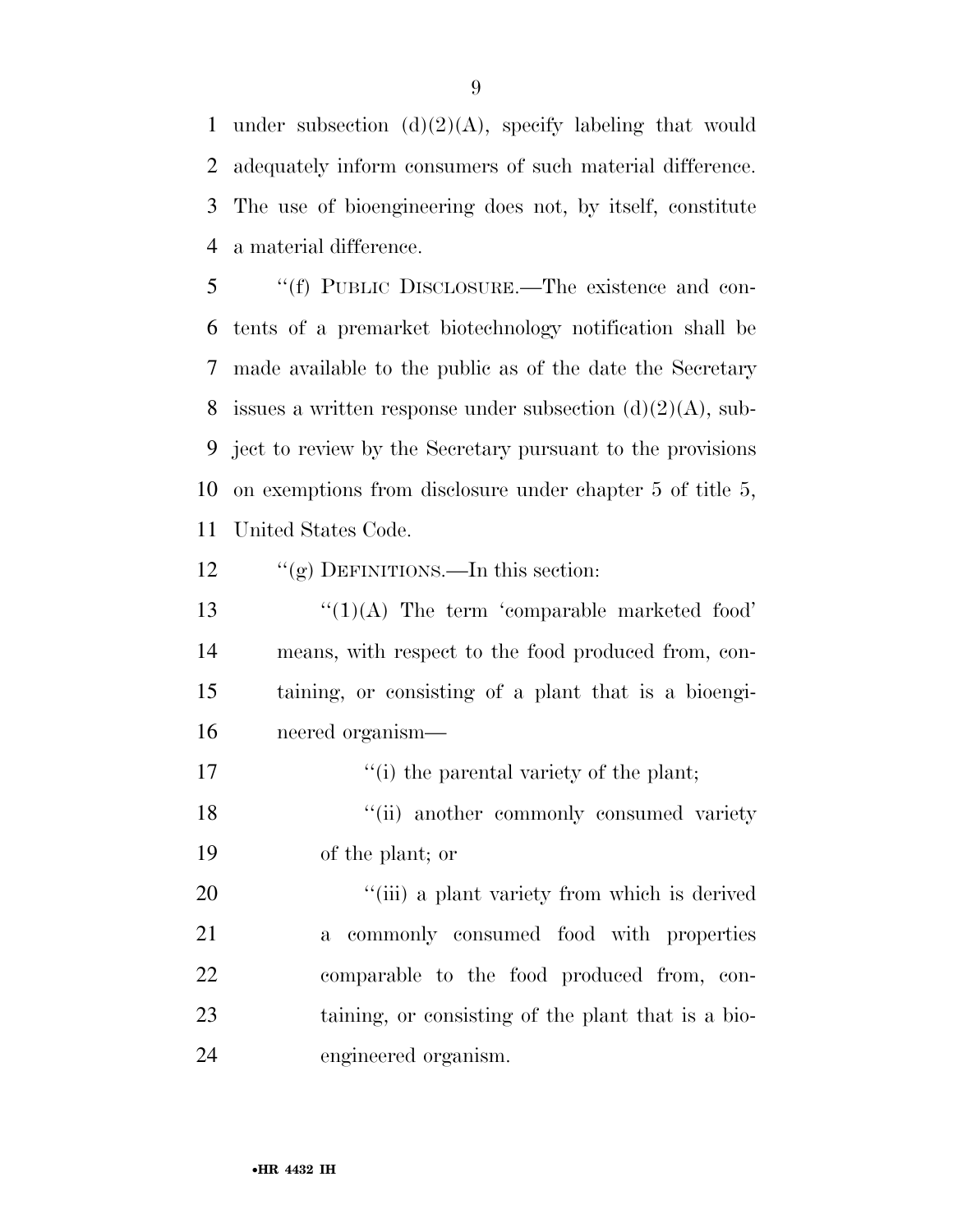| $\mathbf{1}$   | "(B) A food produced from, containing, or con-          |
|----------------|---------------------------------------------------------|
| $\overline{2}$ | sisting of a bioengineered organism may have more       |
| 3              | than one comparable marketed food.                      |
| $\overline{4}$ | $\lq(2)$ The term 'notifier' means the person who       |
| 5              | submits a premarket biotechnology notification.         |
| 6              | "(3) The term 'premarket biotechnology notifi-          |
| 7              | $\operatorname{cation'--}$                              |
| 8              | "(A) means a submission to the Secretary                |
| 9              | under subsection (c); and                               |
| 10             | $\lq\lq$ (B) includes all scientific data and other     |
| 11             | information in the original submission and in           |
| 12             | any amendments to the original submission.              |
| 13             | $\cdot$ (4) The term 'material difference' means a dif- |
| 14             | ference that—                                           |
| 15             | $\lq\lq$ significantly alters the characteristics,      |
| 16             | including the functional or compositional char-         |
| 17             | acteristics, of a food, such that the common or         |
| 18             | usual name no longer adequately describes the           |
| 19             | food;                                                   |
| 20             | "(B) results in a significantly different nu-           |
| 21             | tritional property in the food produced from,           |
| 22             | containing, or consisting of the bioengineered          |
| 23             | organism; or                                            |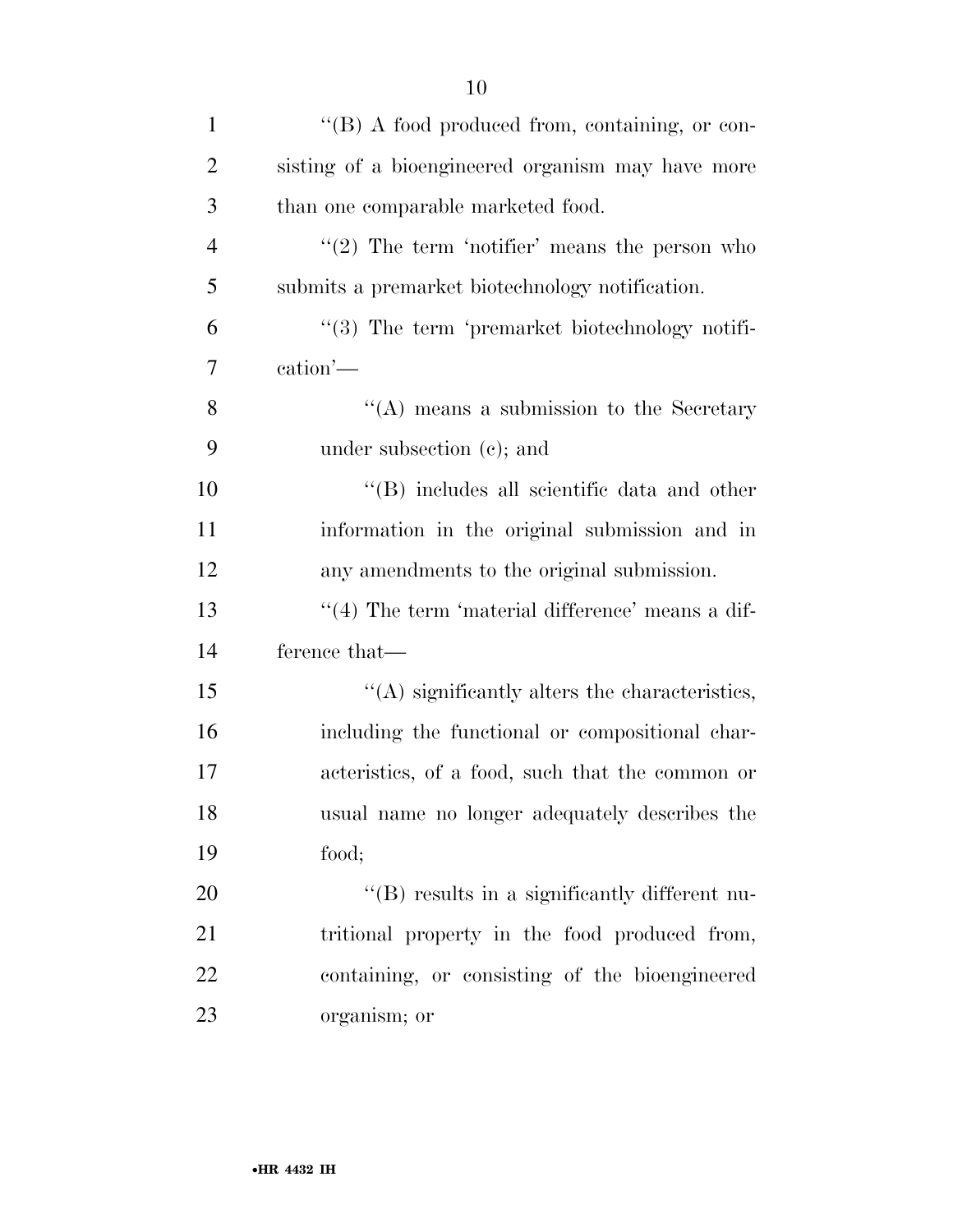| $\mathbf{1}$   | $\lq\lq$ results in the food containing an al-                  |
|----------------|-----------------------------------------------------------------|
| $\overline{2}$ | lergen that consumers would not expect to be                    |
| 3              | present based upon the name of the food.".                      |
| $\overline{4}$ | (c) APPLICABILITY.—The amendments made by this                  |
| 5              | section apply beginning on the date that is 30 days after       |
| 6              | the date of enactment of this Act, irrespective of whether      |
| 7              | regulations or guidance have been finalized or issued by        |
| 8              | such date to carry out such amendments.                         |
| 9              | (d) PENDING SUBMISSIONS.—The Secretary shall—                   |
| 10             | (1) deem to be a premarket biotechnology noti-                  |
| 11             | fication under section 424 of the Federal Food,                 |
| 12             | Drug, and Cosmetic Act, as added by this section,               |
| 13             | any submission that—                                            |
| 14             | $(A)$ is pending as of the date of enactment                    |
| 15             | of this Act; and                                                |
| 16             | (B) is for voluntary consultation with re-                      |
| 17             | spect to food produced from, containing, or con-                |
| 18             | sisting of a bioengineered organism (as such                    |
| 19             | term is used in section 301(ddd) of the Federal                 |
| 20             | Food, Drug, and Cosmetic Act, as added by                       |
| 21             | subsection $(a)$ ; and                                          |
| 22             | $(2)$ evaluate such notifications expeditiously.                |
| 23             | (e) PREEMPTION.—Section $403A(a)$ of the Federal                |
| 24             | Food, Drug, and Cosmetic Act $(21 \text{ U.S.C. } 343-2(a))$ is |
| 25             | amended—                                                        |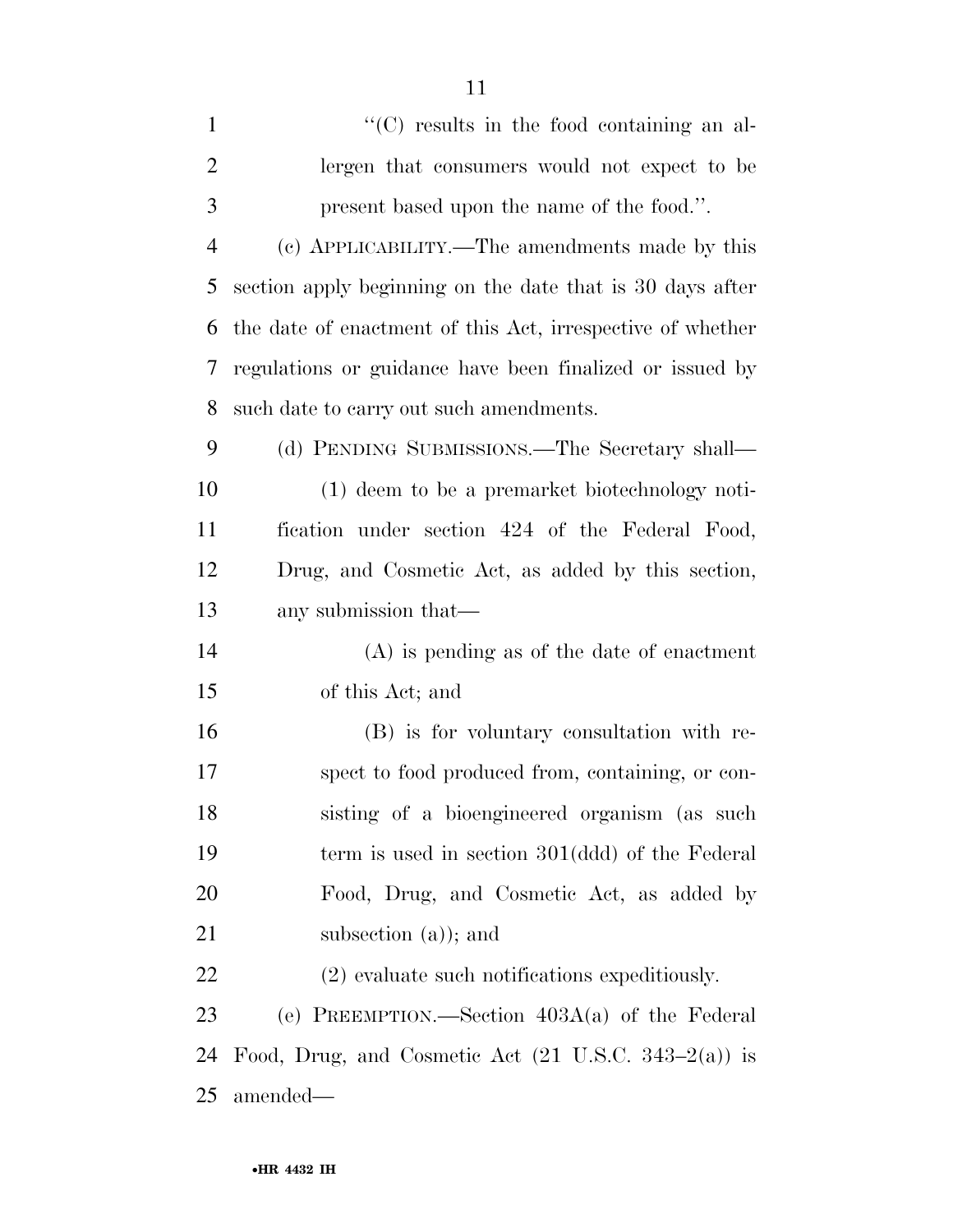| $\mathbf{1}$   | $(1)$ by striking "or" at the end of paragraph         |
|----------------|--------------------------------------------------------|
| $\overline{2}$ | (4);                                                   |
| 3              | $(2)$ by striking the period at the end of para-       |
| $\overline{4}$ | $graph(5)$ and inserting a comma; and                  |
| 5              | $(3)$ by adding at the end the following:              |
| 6              | $"(6)$ any requirement respecting, prohibition         |
| 7              | against, or restriction on, the sale, distribution, or |
| 8              | marketing of—                                          |
| 9              | "(A) a bioengineered organism intended                 |
| 10             | for a food use or application, or                      |
| 11             | "(B) food produced from, containing, or                |
| 12             | consisting of a bioengineered organism, as such        |
| 13             | term is used in section $301(\text{ddd})$ , or".       |
| 14             | (f) TECHNICAL CORRECTIONS.—Section 403A of the         |
| 15             | Federal Food, Drug, and Cosmetic Act (21 U.S.C. 343–   |
| 16             | $1)$ is amended—                                       |
| 17             | (1) by striking the section designation and enu-       |
| 18             | merator and all that follows through "(a) Except"      |
| 19             | and inserting the following:                           |
| 20             | "SEC. 403A. STATE REQUIREMENTS.                        |
| 21             | "(a) IN GENERAL.—Except"; and                          |
| 22             | $(2)$ in subsection (b), by striking "(b) Upon pe-     |
| 23             | tition" and inserting the following:                   |
| 24             | "(b) PETITIONS FOR EXEMPTIONS.—Upon petition".         |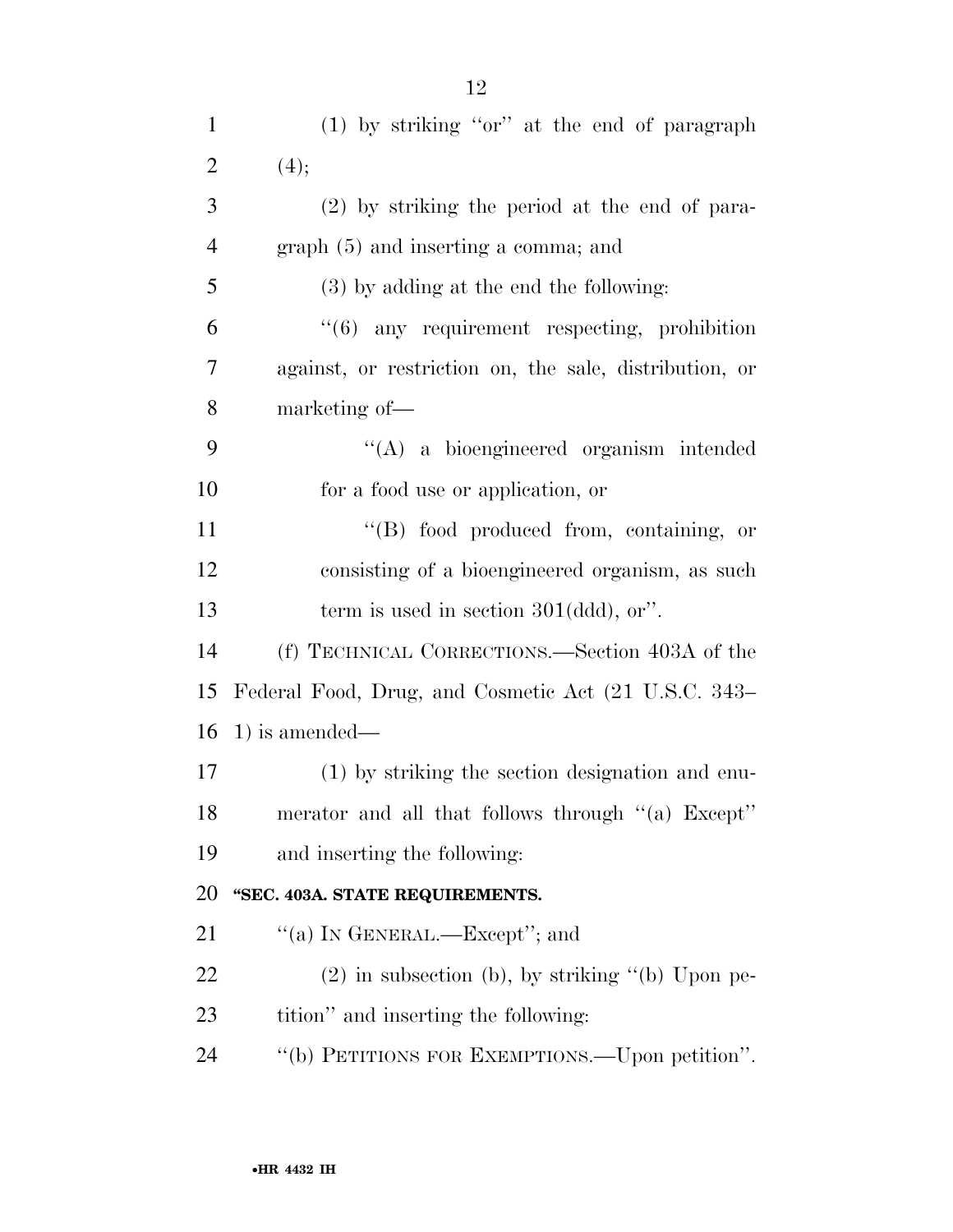(a) MISBRANDING.—Section 403 of the Federal Food, Drug, and Cosmetic Act (21 U.S.C. 343) is amend-ed by adding at the end the following:

 $\frac{6}{2}$  ''(z) If it bears labeling (indicating that bio- engineering was or was not used in the production of the food) in violation of section 425.''.

 (b) LABELING REQUIREMENTS.—Chapter IV of the Federal Food, Drug, and Cosmetic Act (21 U.S.C. 341 et seq.), as amended by section 102 of this Act, is further amended by adding at the end the following:

# **''SEC. 425. LABELING OF WHETHER FOOD IS BIOENGI-NEERED.**

 ''(a) CLAIMS THAT BIOENGINEERING WAS NOT USED.—

17 ''(1) IN GENERAL.—If a claim in the labeling of food indicates, directly or indirectly, that bio- engineering was not used in the production of the food, such claim shall be subject to this subsection. 21 "(2) REQUIREMENTS.—A claim described in paragraph (1)—

23 ''(A) may be made only if the food bearing the claim is comprised of ingredients subject to supply chain process controls that address—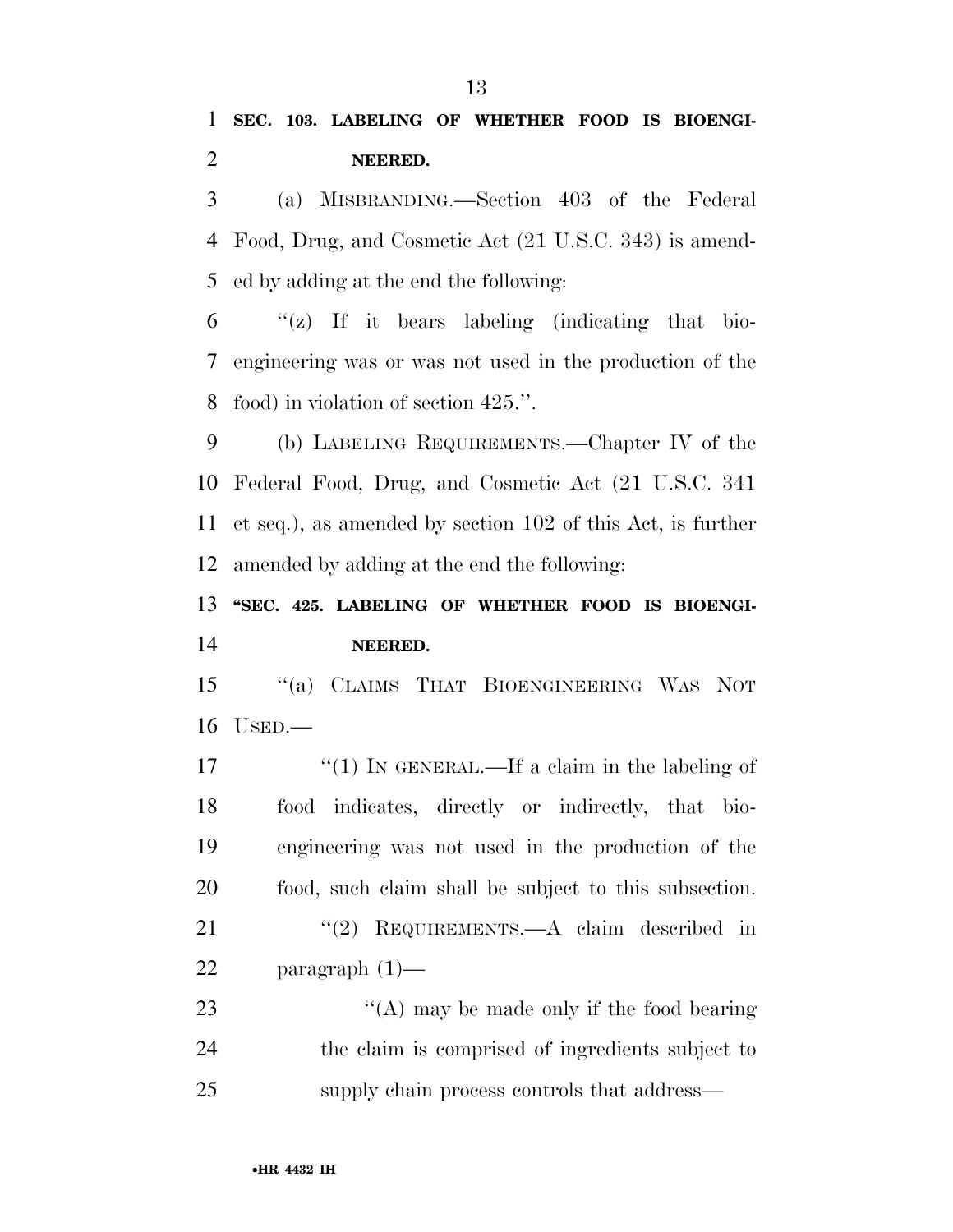| $\mathbf{1}$   | "(i) the producer planting a seed de-                   |
|----------------|---------------------------------------------------------|
| $\overline{2}$ | veloped by means other than through the                 |
| 3              | use of bioengineering;                                  |
| $\overline{4}$ | "(ii) the producer keeping the crop                     |
| 5              | separated during growth, harvesting, stor-              |
| 6              | age, and transportation; and                            |
| 7              | "(iii) persons in direct contact with                   |
| 8              | such erop or foods derived from such erop               |
| 9              | during transportation, storage, or proc-                |
| 10             | essing keeping the product separated from               |
| 11             | foods or food ingredients derived through               |
| 12             | bioengineering;                                         |
| 13             | "(B) may be made for a food produced in                 |
| 14             | accordance with subparagraph (A) in which               |
| 15             | food produced from, containing, or consisting of        |
| 16             | bioengineered organism is inadvertently<br>$\mathbf{a}$ |
| 17             | present;                                                |
| 18             | "(C) may not suggest either expressly or                |
| 19             | by implication that foods developed without the         |
| 20             | use of bioengineering are safer than foods pro-         |
| 21             | duced from, containing, or consisting of a bio-         |
| 22             | engineered organism;                                    |
| 23             | "(D) may be made on dairy products de-                  |
| 24             | rived from cows or other milk-producing ani-            |
| 25             | mals, on shell eggs derived from chickens and           |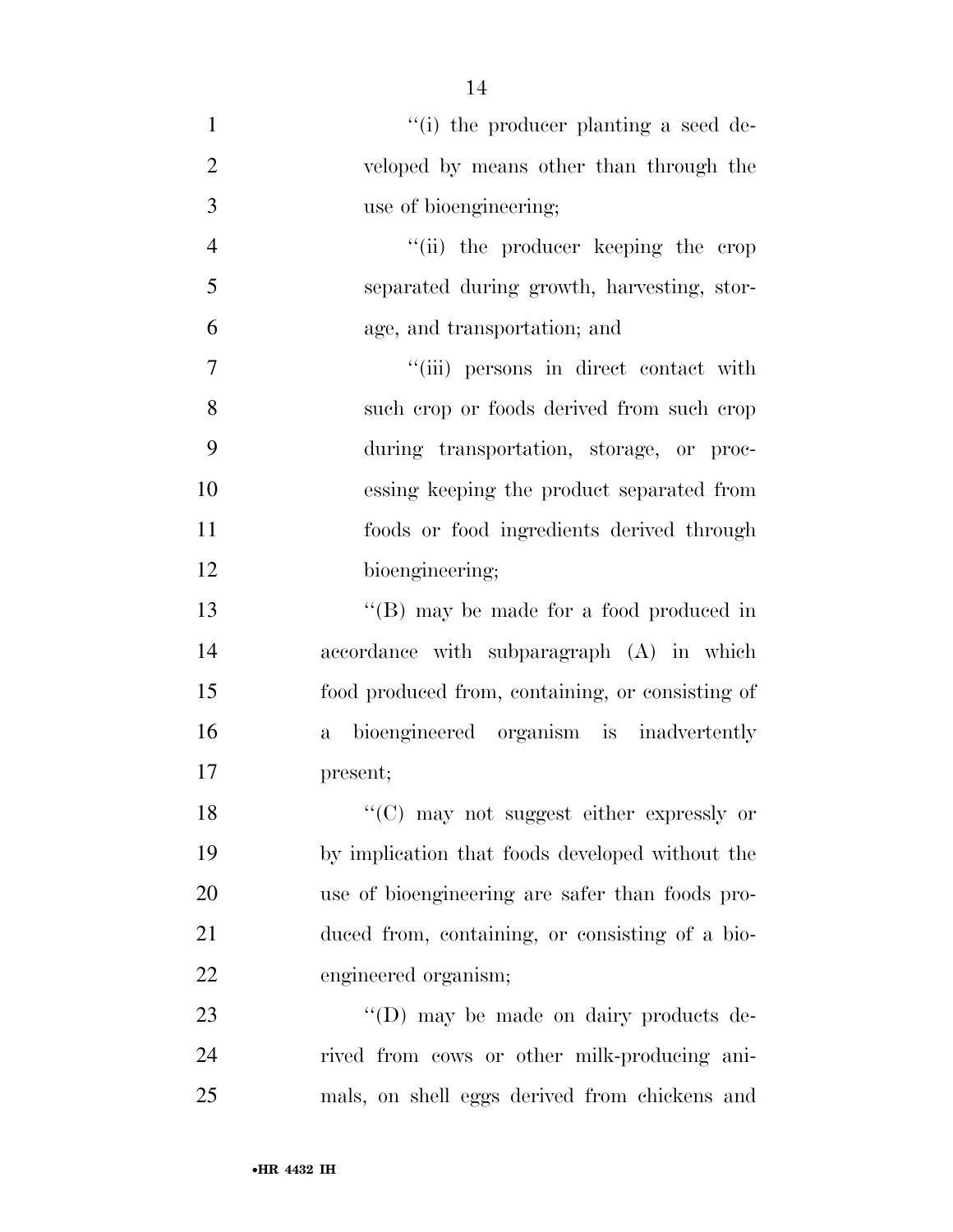| $\mathbf{1}$   | other birds, and on products consisting of or    |
|----------------|--------------------------------------------------|
| $\overline{2}$ | derived from fish or animals (that are under     |
| 3              | the jurisdiction of the Food and Drug Adminis-   |
| $\overline{4}$ | tration) that consumed feed or a feed ingre-     |
| 5              | dient, or received a drug or biological product, |
| 6              | $that-$                                          |
| 7              | "(i) was developed with the use of bio-          |
| 8              | engineering; and                                 |
| 9              | "(ii) has been authorized for such use           |
| 10             | by the Secretary;                                |
| 11             | $\lq\lq(E)$ may be made on a food produced       |
| 12             | with a bioengineered processing aid or enzyme;   |
| 13             | and                                              |
| 14             | "(F) shall comply with any other require-        |
| 15             | ments established by the Secretary by regula-    |
| 16             | tion to ensure that the food's labeling is not   |
| 17             | false or misleading.                             |
| 18             | $\lq(3)$ REGULATIONS.—                           |
| 19             | "(A) IN GENERAL.—The Secretary shall             |
| 20             | promulgate regulations to carry out this sec-    |
| 21             | tion. Such regulations shall specify a maximum   |
| 22             | permissible level of food produced from, con-    |
| 23             | taining, or consisting of a bioengineered orga-  |
| 24             | nism that may be inadvertently present in food   |
| 25             | bearing claims under paragraph (1).              |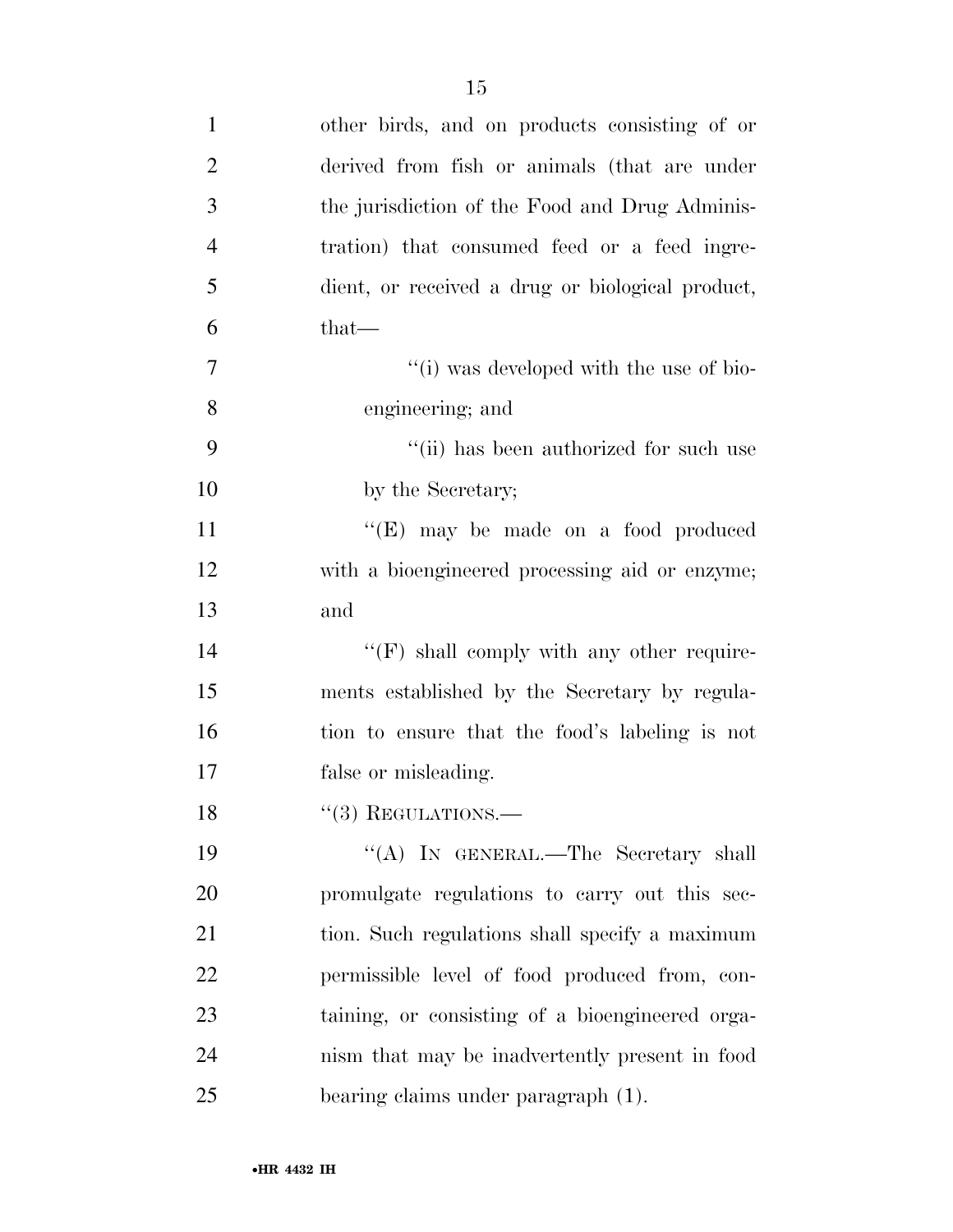| $\mathbf{1}$   | "(B) SEPARATE CATEGORIES.—Such regu-                |
|----------------|-----------------------------------------------------|
| $\overline{2}$ | lations may specify different permissible levels    |
| 3              | for separate categories of food.                    |
| $\overline{4}$ | "(C) CLAIMS PRIOR TO FINALIZATION OF                |
| 5              | REGULATIONS.—This section does not limit the        |
| 6              | ability of persons to make claims described in      |
| 7              | paragraph (1) before the finalization of regula-    |
| 8              | tions under this paragraph.                         |
| 9              | "(D) INITIAL REGULATIONS.—The Sec-                  |
| 10             | retary shall promulgate final regulations under     |
| 11             | this paragraph not later than 24 months after       |
| 12             | the date of enactment of the Safe and Accurate      |
| 13             | Food Labeling Act of 2014.                          |
| 14             | "(b) CLAIMS THAT BIOENGINEERING WAS USED.—          |
| 15             | "(1) IN GENERAL.—If a claim in the labeling of      |
| 16             | food indicates, directly or indirectly, that bio-   |
| 17             | engineering was used in the production of the food, |
| 18             | such claim shall be subject to this subsection.     |
| 19             | "(2) REGULATIONS.—A claim described in              |
| 20             | paragraph (1) may be made only in accordance with   |
| 21             | regulations promulgated by the Secretary. Such reg- |
| 22             | ulations—                                           |
| 23             | "(A) shall not require the labeling to de-          |
| 24             | clare the use of bioengineering solely because      |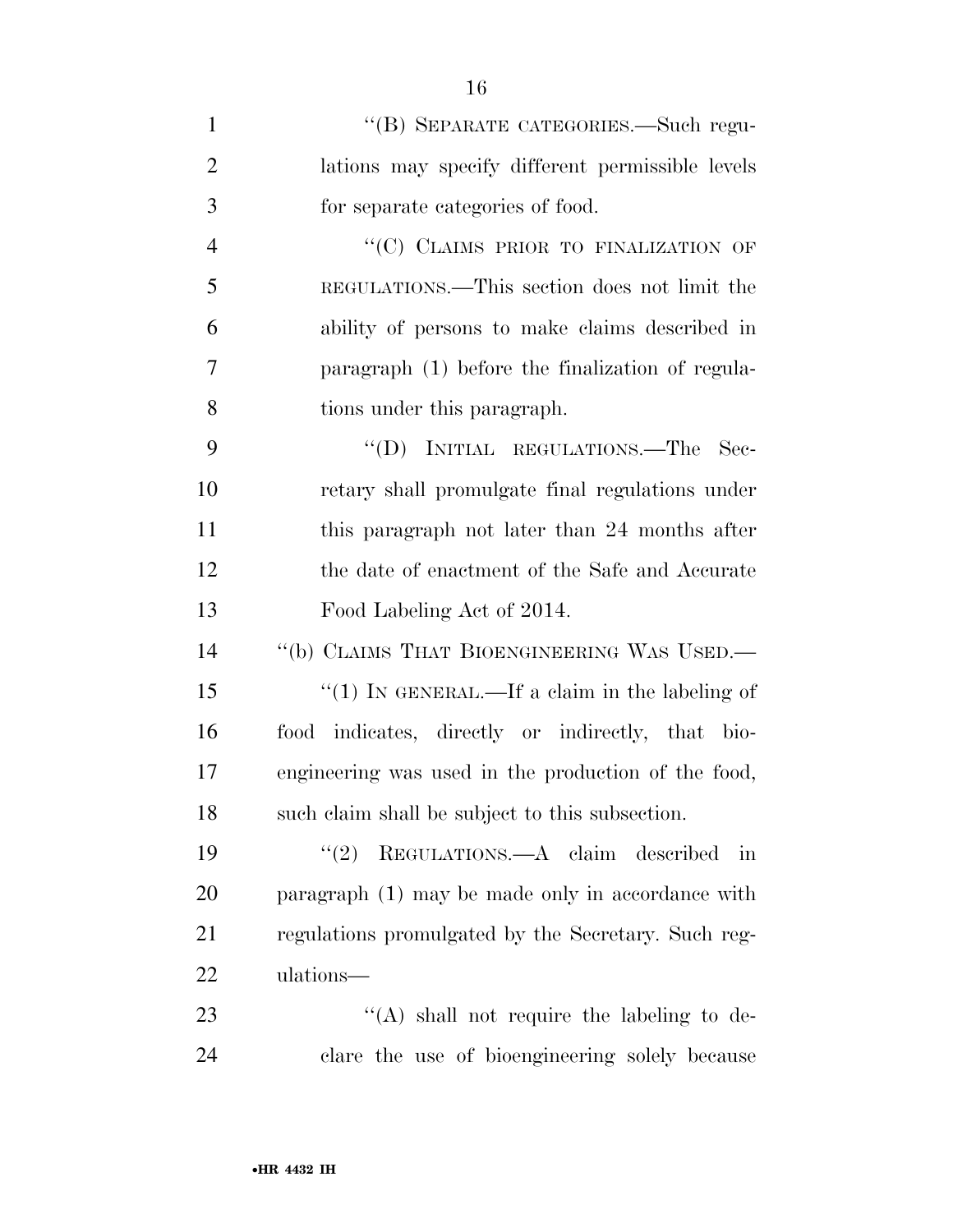| $\mathbf{1}$   | the food was developed with the use of bio-        |
|----------------|----------------------------------------------------|
| $\overline{2}$ | engineering;                                       |
| 3              | $\lq\lq (B)$ shall not allow the labeling to ex-   |
| $\overline{4}$ | pressly or impliedly claim that food developed     |
| 5              | with the use of bioengineering is safer solely be- |
| 6              | cause the food is a food developed with the use    |
| $\tau$         | of bioengineering;                                 |
| 8              | "(C) shall allow any claims which the Sec-         |
| 9              | retary deems necessary under section $424(e)$ ;    |
| 10             | and                                                |
| 11             | $\lq\lq$ (D) may contain other requirements es-    |
| 12             | tablished by the Secretary to ensure that the      |
| 13             | food's labeling is not false or misleading.        |
| 14             | "(3) PROHIBITION AGAINST RESTRICTING CER-          |
| 15             | TAIN DISCLOSURES.—The regulations under this       |
| 16             | subsection shall not prevent a person—             |
| 17             | "(A) from disclosing voluntarily on the la-        |
| 18             | beling of food developed with the use of bio-      |
| 19             | engineering the manner in which the food has       |
| 20             | been modified to express traits or characteris-    |
| 21             | ties that differ from its comparable marketed      |
| 22             | food (as defined in section $424$ ); or            |
| 23             | "(B) from disclosing in advertisements, on         |
| 24             | the Internet, in response to consumer inquiries,   |
| 25             | or on other communications, other than in the      |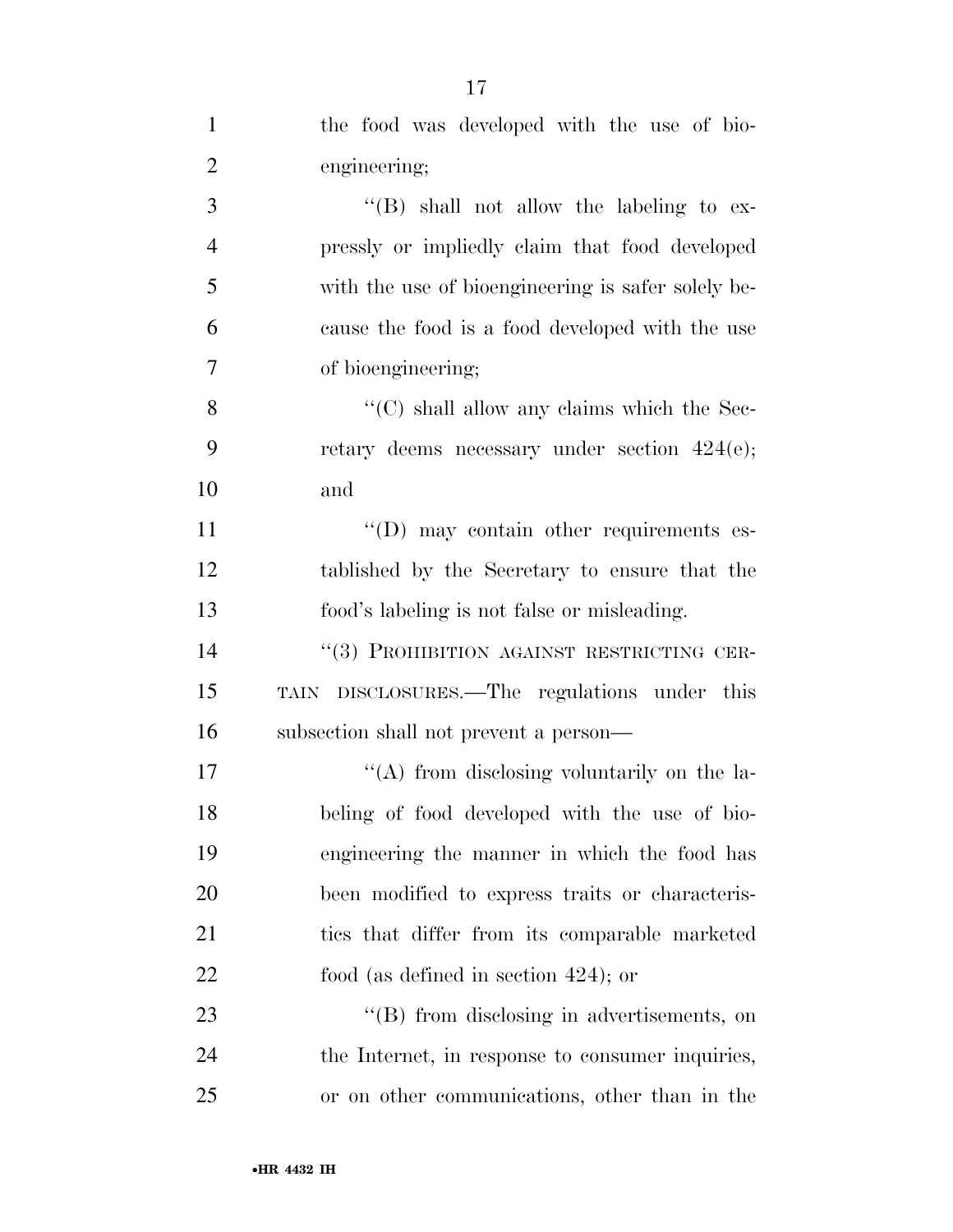labeling, that a food was developed with the use of bioengineering.

 ''(c) DEFINITION.—The term 'bioengineered orga- nism' means a bioengineered organism, as such term is used in section 301(ddd).''.

# **SEC. 104. PREEMPTION.**

 (a) IN GENERAL.—Section 403A(a) of the Federal Food, Drug, and Cosmetic Act (21 U.S.C. 343–2(a)) is amended by adding at the end the following:

 $\frac{1}{2}$  (7) any requirement for the labeling of food of 11 the type described in subsection  $(a)(1)$  or  $(b)(1)$  of section 425 that is not identical to the requirement of such section, or''.

 (b) PROHIBITION AGAINST MANDATORY LABEL- ING.—Section 403A of the Federal Food, Drug, and Cos- metic Act (21 U.S.C. 343–1) is amended by adding at the end the following:

18 "(c) PROHIBITIONS AGAINST MANDATORY LABELING OF FOOD DEVELOPED USING BIOENGINEERING.—Except 20 for claims under subsection  $(a)(1)$  or  $(b)(1)$  of section 425, no State or political subdivision of a State may directly or indirectly establish under any authority or continue in effect as to any food in interstate commerce any require- ment for the labeling of a food by virtue of its having been developed using bioengineering, including any require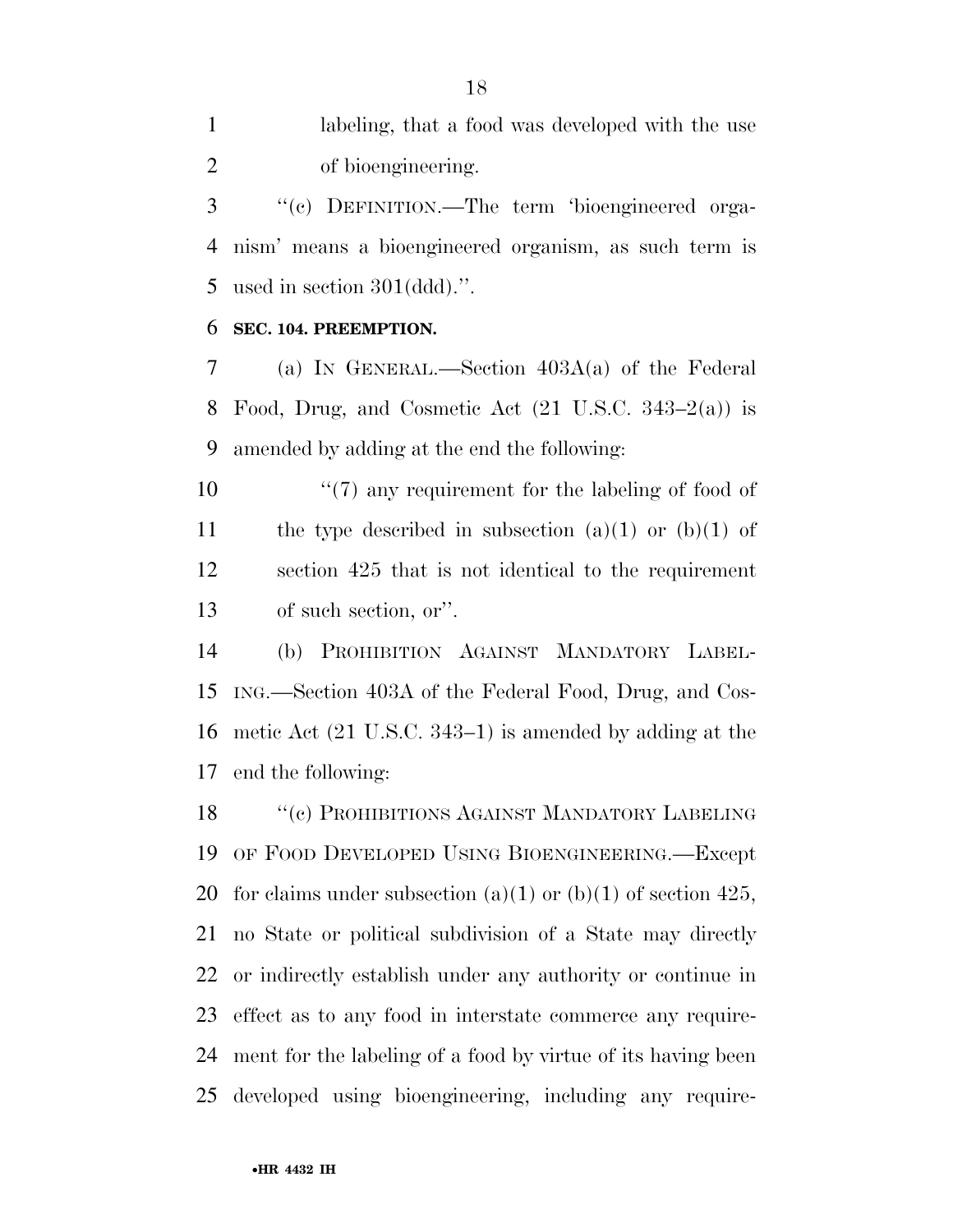ments for claims that a food is or contains an ingredient that was developed using bioengineering.''.

# **TITLE II—NATURAL FOODS**

# **SEC. 201. LABELING OF NATURAL FOODS.**

 Section 403 of the Federal Food, Drug, and Cosmetic Act (21 U.S.C. 343), as amended by section 103 of this Act, is further amended by adding at the end the fol-lowing:

 ''(aa)(1) If its labeling contains an express or implied claim that the food is 'natural' unless the claim is made in accordance with subparagraph (2).

 $\langle (2) \rangle$  A claim described in subparagraph (1) may be made only if the claim uses terms that have been defined by, and the food meets the requirements that have been established in, regulations promulgated to carry out this paragraph.

 ''(3) Notwithstanding subparagraph (2), prior to the finalization of regulations to carry out this paragraph, the use of any claim that a food is 'natural' shall be allowed if consistent with the Secretary's existing policy for such claims.

22 "(4) In promulgating regulations to carry out this paragraph, the Secretary shall differentiate between food for human consumption and food intended for consump-tion by animals other than humans.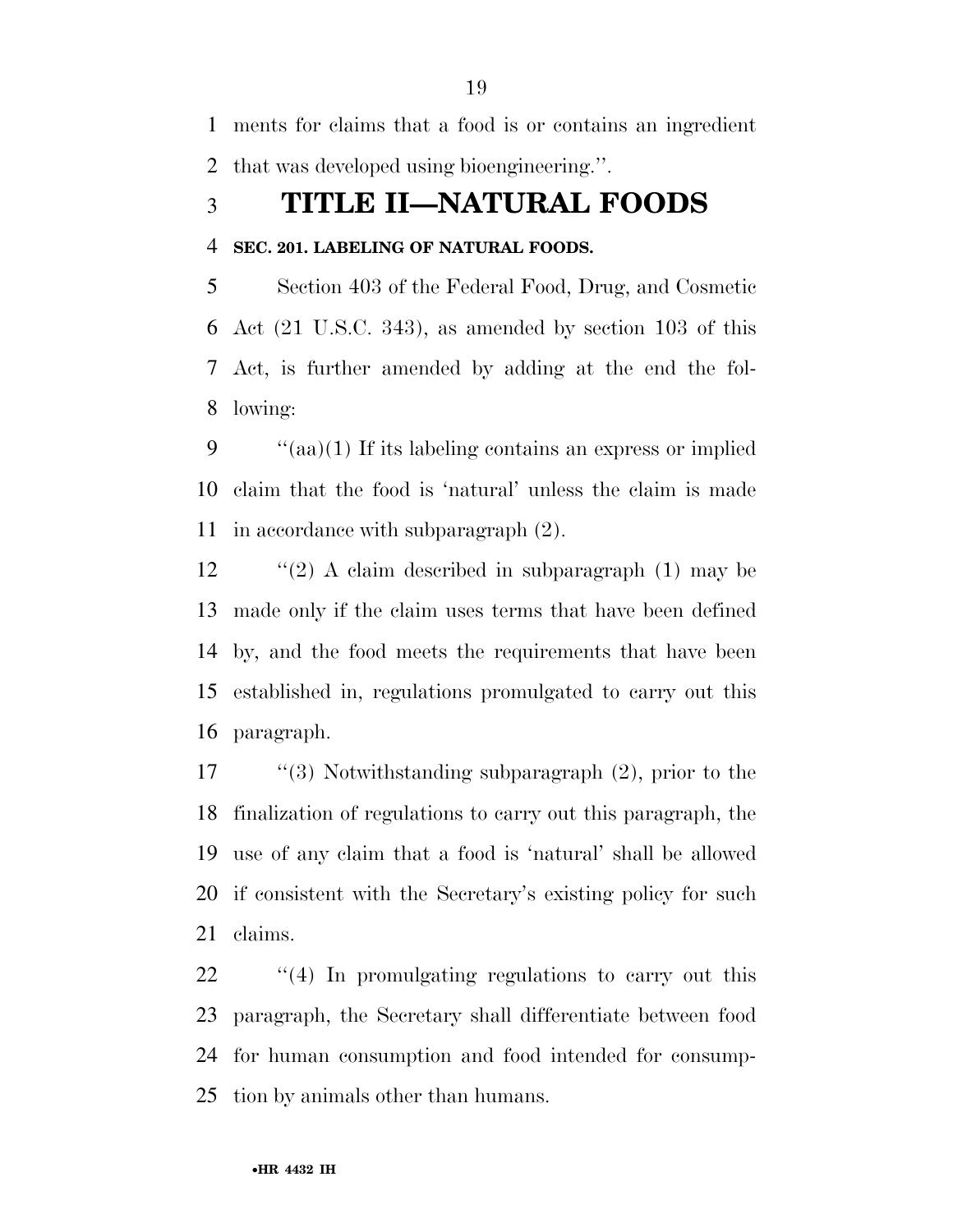''(5) For purposes of subparagraph (1), a natural claim includes the use of—

 $\mathcal{S}$  ''(A) the terms 'natural', '100\% natural', 'natu- rally grown', 'all natural', and 'made with natural ingredients'; and

 ''(B) any other terms specified by the Sec-retary.''.

### **SEC. 202. REGULATIONS.**

 (a) PROPOSED REGULATIONS.—Not later than 12 months after the date of enactment of this Act, the Sec- retary of Health and Human Services shall issue proposed regulations to implement section 403(aa) of the Federal Food, Drug, and Cosmetic Act, as added by section 201 of this Act.

 (b) FINAL REGULATIONS.—Not later than 24 months after the date of enactment of this Act, the Secretary of Health and Human Services shall issue final regulations to implement such section 403(aa).

### **SEC. 203. PREEMPTION.**

 Section 403A(a) of the Federal Food, Drug, and Cos-21 metic Act  $(21 \text{ U.S.C. } 343-1(a))$ , as amended by section 104 of this Act, is further amended by adding at the end the following: